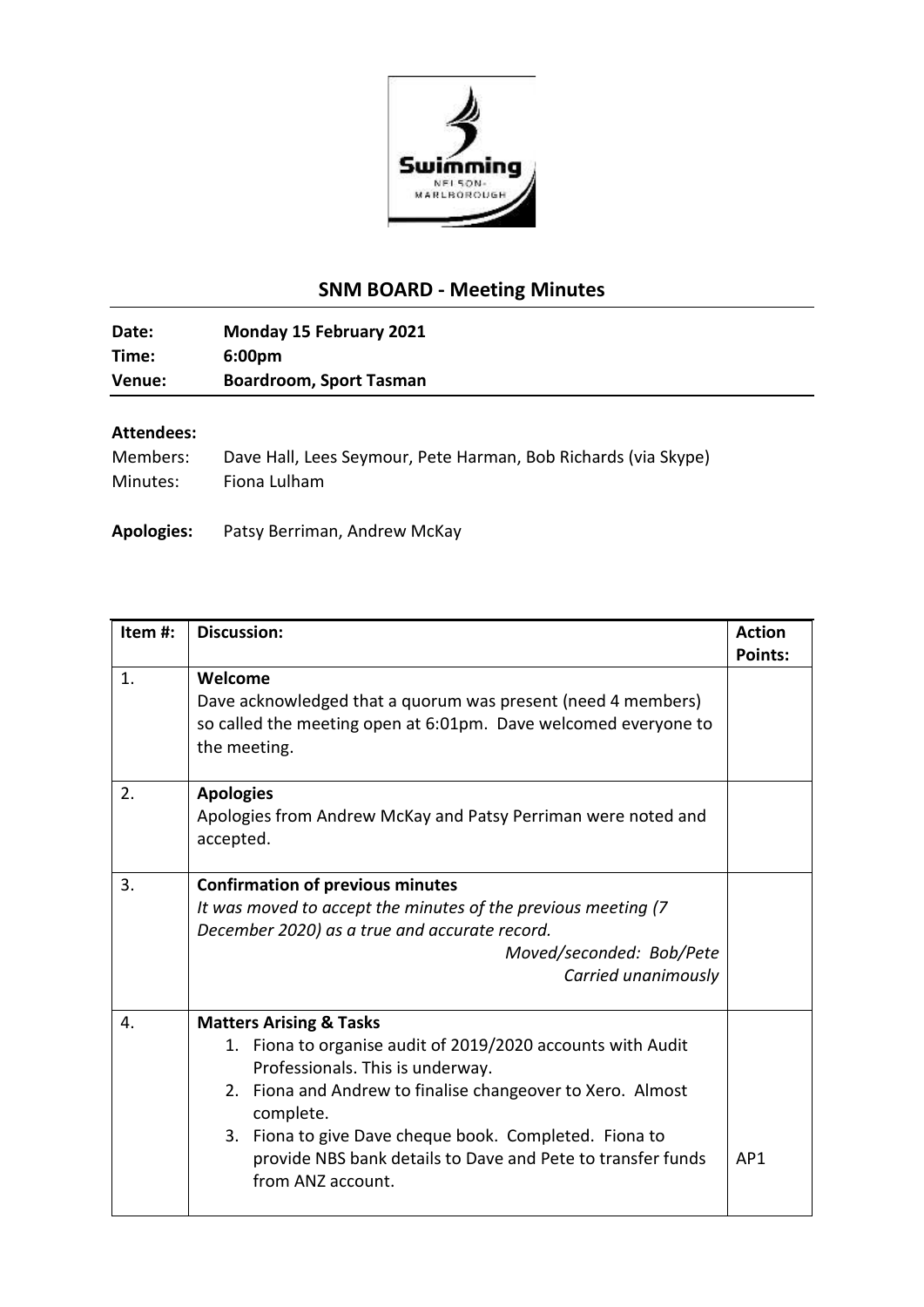|    | 4. Pete to look at changing balance date to 30 June to fall in line<br>with SNZ (and how this affects Standing Orders).<br>Pete presented report to the Board. All agreed that SNM<br>should change its balance date, however the Board will seek<br>feedback from member clubs (who may need to alter their<br>AGM dates) before making a resolution.<br>Dave thanked Pete for his work on this and for providing such<br>a comprehensive report.<br>5. Patsy to ask when SNM can expect guidelines from SNZ<br>regarding designated meets. Carried over. | AP <sub>2</sub><br>AP3 |
|----|------------------------------------------------------------------------------------------------------------------------------------------------------------------------------------------------------------------------------------------------------------------------------------------------------------------------------------------------------------------------------------------------------------------------------------------------------------------------------------------------------------------------------------------------------------|------------------------|
| 5. | <b>Ratify e-Decisions</b>                                                                                                                                                                                                                                                                                                                                                                                                                                                                                                                                  |                        |
|    | It was moved to ratify the e-decision of 20 January 2021 to roll over<br>the term deposit (ac 42) for a term of 12 months.                                                                                                                                                                                                                                                                                                                                                                                                                                 |                        |
|    | Moved: Dave Hall                                                                                                                                                                                                                                                                                                                                                                                                                                                                                                                                           |                        |
|    | Carried unanimously                                                                                                                                                                                                                                                                                                                                                                                                                                                                                                                                        |                        |
| 6. | <b>Chair Report</b>                                                                                                                                                                                                                                                                                                                                                                                                                                                                                                                                        |                        |
|    | Dave's report for the MC was tabled as read.                                                                                                                                                                                                                                                                                                                                                                                                                                                                                                               |                        |
|    | Dave's intention to stand down from the Board and                                                                                                                                                                                                                                                                                                                                                                                                                                                                                                          |                        |
|    | Management Committee at the AGM was noted.                                                                                                                                                                                                                                                                                                                                                                                                                                                                                                                 |                        |
|    | Dave thanked NBS for their sponsorship of the SNM summer<br>$\bullet$                                                                                                                                                                                                                                                                                                                                                                                                                                                                                      | AP4                    |
|    | meets. It is great to have their support. Dave (and Fiona) to<br>organise thank you letter.                                                                                                                                                                                                                                                                                                                                                                                                                                                                |                        |
|    | As an FYI, Dave updated the Board that Drug Free Sport are<br>$\bullet$                                                                                                                                                                                                                                                                                                                                                                                                                                                                                    |                        |
|    | available to run a workshop after the Swim Clinic and TOCS                                                                                                                                                                                                                                                                                                                                                                                                                                                                                                 |                        |
|    | course being run by Donna Bouzaid.                                                                                                                                                                                                                                                                                                                                                                                                                                                                                                                         |                        |
|    | Received correspondence from Hamish Neill who would like                                                                                                                                                                                                                                                                                                                                                                                                                                                                                                   |                        |
|    | to receive minutes of the Board and MC meetings. It was                                                                                                                                                                                                                                                                                                                                                                                                                                                                                                    |                        |
|    | agreed that all Life Members would receive minutes; and                                                                                                                                                                                                                                                                                                                                                                                                                                                                                                    |                        |
|    | Pete and Bob to receive minutes of the MC meetings. Fiona                                                                                                                                                                                                                                                                                                                                                                                                                                                                                                  | AP5                    |
|    | to action this.                                                                                                                                                                                                                                                                                                                                                                                                                                                                                                                                            |                        |
|    | Dave will be attending the Regional Chair's meeting on<br>٠<br>Thursday which will be the first meeting in many months so                                                                                                                                                                                                                                                                                                                                                                                                                                  |                        |
|    | is looking forward to being able to provide an update.                                                                                                                                                                                                                                                                                                                                                                                                                                                                                                     |                        |
|    |                                                                                                                                                                                                                                                                                                                                                                                                                                                                                                                                                            |                        |
| 7. | <b>Treasurer Report</b>                                                                                                                                                                                                                                                                                                                                                                                                                                                                                                                                    |                        |
|    | P&L and Balance Sheet were tabled as read.                                                                                                                                                                                                                                                                                                                                                                                                                                                                                                                 |                        |
|    | It was noted that the ANZ bank account "SI Centre Champs"                                                                                                                                                                                                                                                                                                                                                                                                                                                                                                  |                        |
|    | was not included in the Balance Sheet. This is because the                                                                                                                                                                                                                                                                                                                                                                                                                                                                                                 |                        |
|    | account did not appear in the previous year's Financial<br>Statements.                                                                                                                                                                                                                                                                                                                                                                                                                                                                                     |                        |
|    | In Current Liabilities, the Combined Clubs Coaches<br>$\bullet$                                                                                                                                                                                                                                                                                                                                                                                                                                                                                            |                        |
|    | Development Fund was used to fund the 2019 TOCS course;                                                                                                                                                                                                                                                                                                                                                                                                                                                                                                    |                        |
|    | the Nayland Park assets have been disposed of and the SNM                                                                                                                                                                                                                                                                                                                                                                                                                                                                                                  |                        |
|    | Swimming Fund needs to be adjusted.                                                                                                                                                                                                                                                                                                                                                                                                                                                                                                                        |                        |
|    | It was moved to accept the Treasurer's Report.                                                                                                                                                                                                                                                                                                                                                                                                                                                                                                             |                        |
|    | Moved/seconded: Lees/Dave                                                                                                                                                                                                                                                                                                                                                                                                                                                                                                                                  |                        |
|    | Carried unanimously                                                                                                                                                                                                                                                                                                                                                                                                                                                                                                                                        |                        |